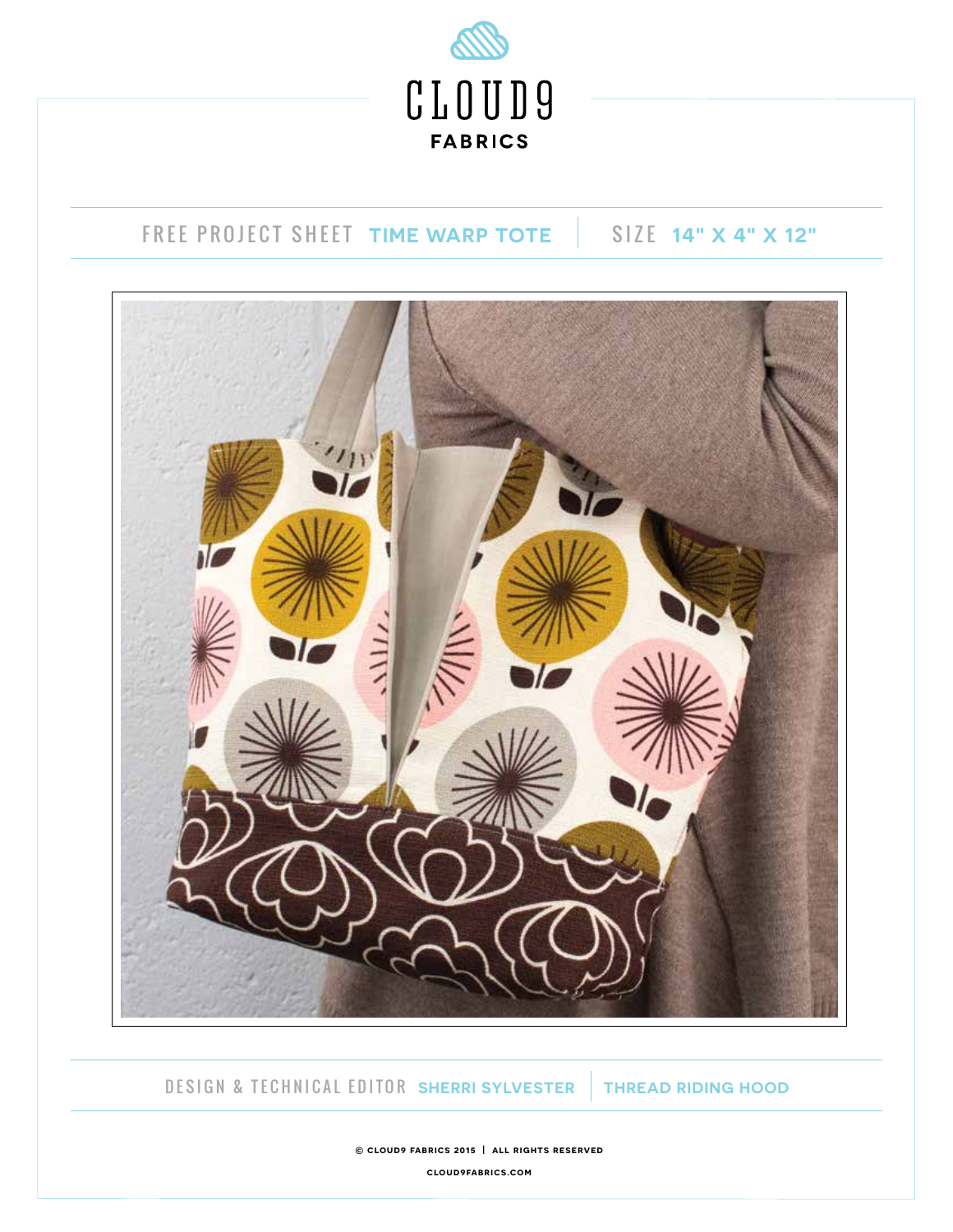## MATERIALS

#### **TIME WARP TOTE** FEATURING **TIME WARP** BY **JESSICA JONES**

*1/3 yard* Time Warp Sunburst Olive for Main Upper Sides *¼ yard* Time Warp Ripple Brown for Main Base *1/3 yard* Cirrus Solids Ash for Pleat Contrast & Handles *½ yard* Cirrus Solids Petal for Lining

*1/3 yard* Medium Weight Fusible Interfacing *(assumes 20 " width)* or use Fusible Fleece *(for a more structured bag)* Matching thread, suitable for top-stitching

*Note: All possible care has been taken to assure the accuracy of this pattern. We are not responsible for printing errors or the manner in which individual work varies. Please read instructions carefully before starting the construction of this project. If desired, wash and iron your fabrics before starting to cut.*

# CUTTING DIRECTIONS

1. Cut all pieces as indicated below noting width and height notations

- *Lining Upper*: 2-21" wide by 10" high
- *Lining Base*: 2- 15¼" wide by 6" high
- *Main Upper Sides*: 4- 8" wide by 10"high
- *Main Base*: 2- 15¼" wide by 6" high
- *Pleat Contrast*: 2- 6½"w x 10" high + medium weight interfacing
- *Straps*: 2-22" wide by 5" high

2. Apply interfacing to Pleat Contrast following manufacturer's directions.

#### 3. Cut a 2" square from each bottom corner of outer base and lining base pieces.

*Notes:*

- RST = Right Sides Together
- WST = Wrong Sides Together
- *Seam allowance: 3/8"* for all seams, *¼"* for all basted seams, *1/8"* for all top-stitching
- Finish all raw edges with a zig-zag stitch or serger

## ASSEMBLY DIRECTIONS

1. **STRAPS:** Fold Straps in half lengthwise & press. Unfold. Press each long raw edge in to the center crease. Fold Strap in half again along previous fold. Topstitch each edge and once in center. Set aside.

2. **UPPER MAIN and LINING:** Stitch an Upper Main Side to each side of a Pleat Contrast piece matching 10" edges. Press each seam allowance towards the Upper Main Side. Repeat with second pleat contrast. This creates two Upper Main panels.

3. Place Upper Main panels RST. Stitch both sides to create a tube of fabric. Press seam to one side. Repeat with Upper Lining pieces.

4. Pin Straps RST along top edge of each Upper Main panel, matching ends of straps with top raw edge of Tote. Strap edge is 3½" away from side seam. Baste ends of straps.

5. Place Upper Lining and Upper Main RST, matching top edge. Stitch top edge. Turn along seam-line so Upper Lining and Upper Main are WST. Top-stitch. Match and baste bottom raw edges of Upper Lining and Main together to create the Upper Tote.

6. **PLEAT:** Measure and mark the center line on each Pleat Contrast with a water soluble marker.

7. Match each Contrast/Upper Main seam-line to the centre marked line. Press to finish the pleat. Baste bottom edge of pleat.

8. Top-stitch the bottom of each pleat edge with a 1" long seam.

9. **BASE:** Match Main Base pieces RST. Stitch sides and bottom. Press seam allowance to one side. Repeat with Lining Base. (Note: Leave cut square edges unsewn until next step.)

10. Match raw edges of each cut out square on Main Base and Lining Base RST, matching side seams. Stitch.

11. **ATTACH BASE TO UPPER:** Turn Upper Main Tote lining side out. Place Main Base inside Upper Main Tote RST, matching bottom edges and side seams. Baste.

12. Turn Lining Base wrong side out. Fold/Roll Upper Main Tote and place it inside Lining Base RST, matching raw edges and side seams.

page 2 13. Stitch Lining Base to Upper Main Tote and base, leaving a 4" opening on one side.